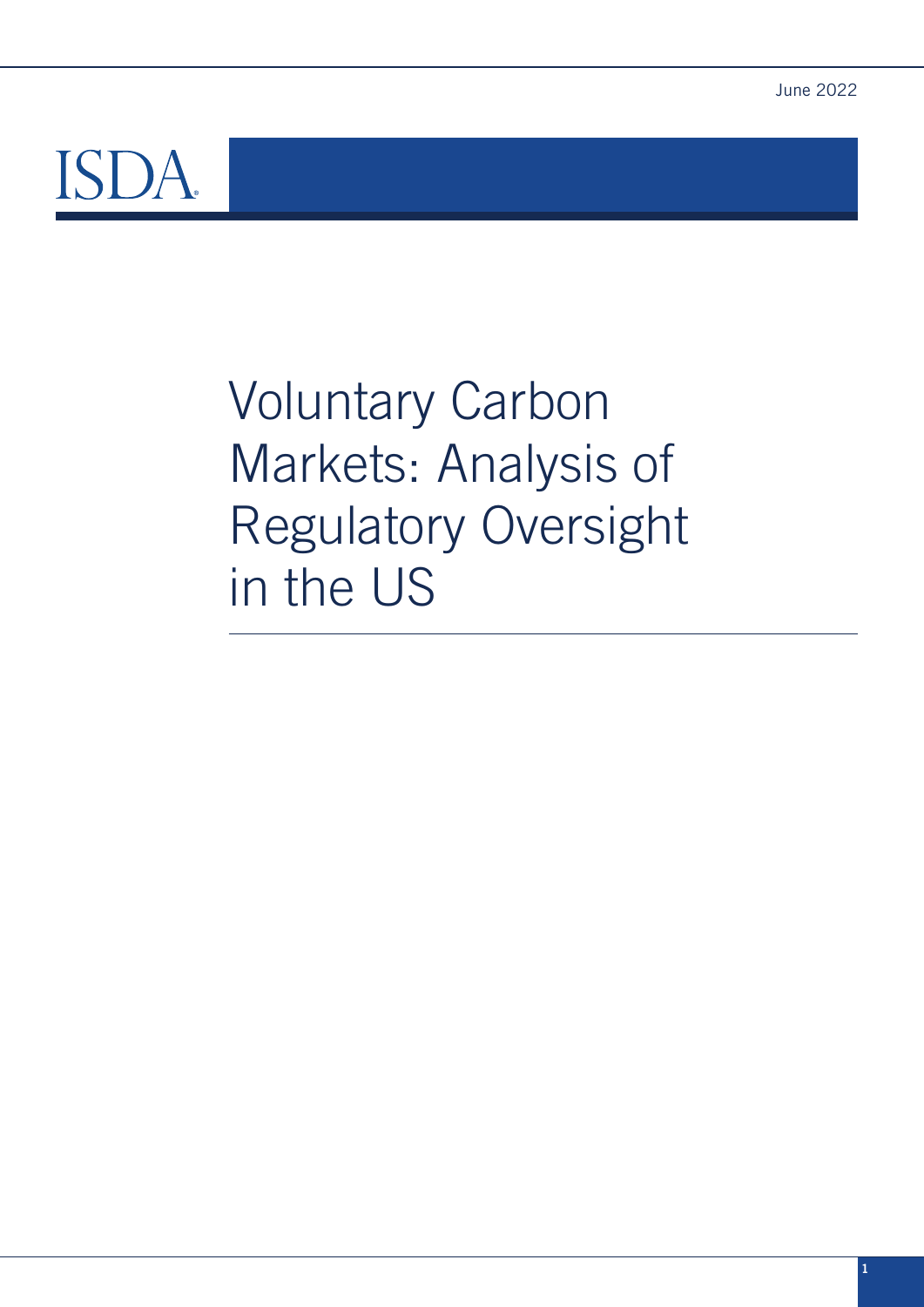## **EXECUTIVE SUMMARY**

Voluntary carbon markets are widely considered to have an important role to play in achieving greenhouse gas (GHG) emissions goals. Market demand from entities and individuals purchasing carbon credits that are created through investments in nature-based or technology-based projects have fueled growth of the sector, with demand projected to increase by a factor of 15 or more by 2030 and a factor of 100 by 2050.

High-quality voluntary carbon credits (VCCs) are essential to the future development of the voluntary carbon market. In response, work is under way through the Integrity Council for the Voluntary Carbon Market<sup>1</sup>, the International Emission Trading Association<sup>2</sup> and ISDA to establish globally consistent standards and best practices on the generation of credits. This is intended to address any criticism of a perceived lack of veracity and uniform criteria, and to proactively address the threat of greenwashing.

ISDA is focused on developing strong legal standards to encourage consistency in the definition of VCCs, as well as provide clarity on the bankruptcy and regulatory treatment in key jurisdictions for both primary and secondary markets.

Consistent with this objective, this whitepaper has been published to: (i) discuss some legal and regulatory questions relating to voluntary carbon markets; (ii) describe the oversight of primary and derivatives markets under Commodity Futures Trading Commission (CFTC) rules; and (iii) explain why VCC derivatives are considered commodity derivatives by the CFTC. The paper also recommends the CFTC could use its experience in regulating commodity derivatives markets as a blueprint for enhancing its oversight of voluntary carbon derivatives markets by employing a combination of private-sector and regulatory tools.

<sup>1</sup>The Integrity Council for the Voluntary Carbon Market (ICVCM) is an independent governance body for the voluntary carbon market. The ICVCM's purpose is to ensure the voluntary carbon market accelerates a just transition to 1.5ºC. It does this by setting and enforcing definitive global threshold standards, drawing on the best science and expertise available. The intention is to ensure high-quality carbon credits channel finance towards genuine and additional greenhouse gas (GHG) reductions and removals that go beyond what can otherwise be achieved, and contribute to climate resilient development,<https://icvcm.org/>

<sup>&</sup>lt;sup>2</sup>The International Emissions Trading Association's (IETA) mission is to empower business to engage in climate action, advancing the objectives of the United Nations Framework Convention on Climate Change and the Paris Agreement, as informed by Intergovernmental Panel on Climate Change science, and establish effective market-based trading systems for GHG emissions and removals that are environmentally robust, fair, open, efficient, accountable and consistent across national boundaries, [www.ieta.org/Our-Mission](http://www.ieta.org/Our-Mission)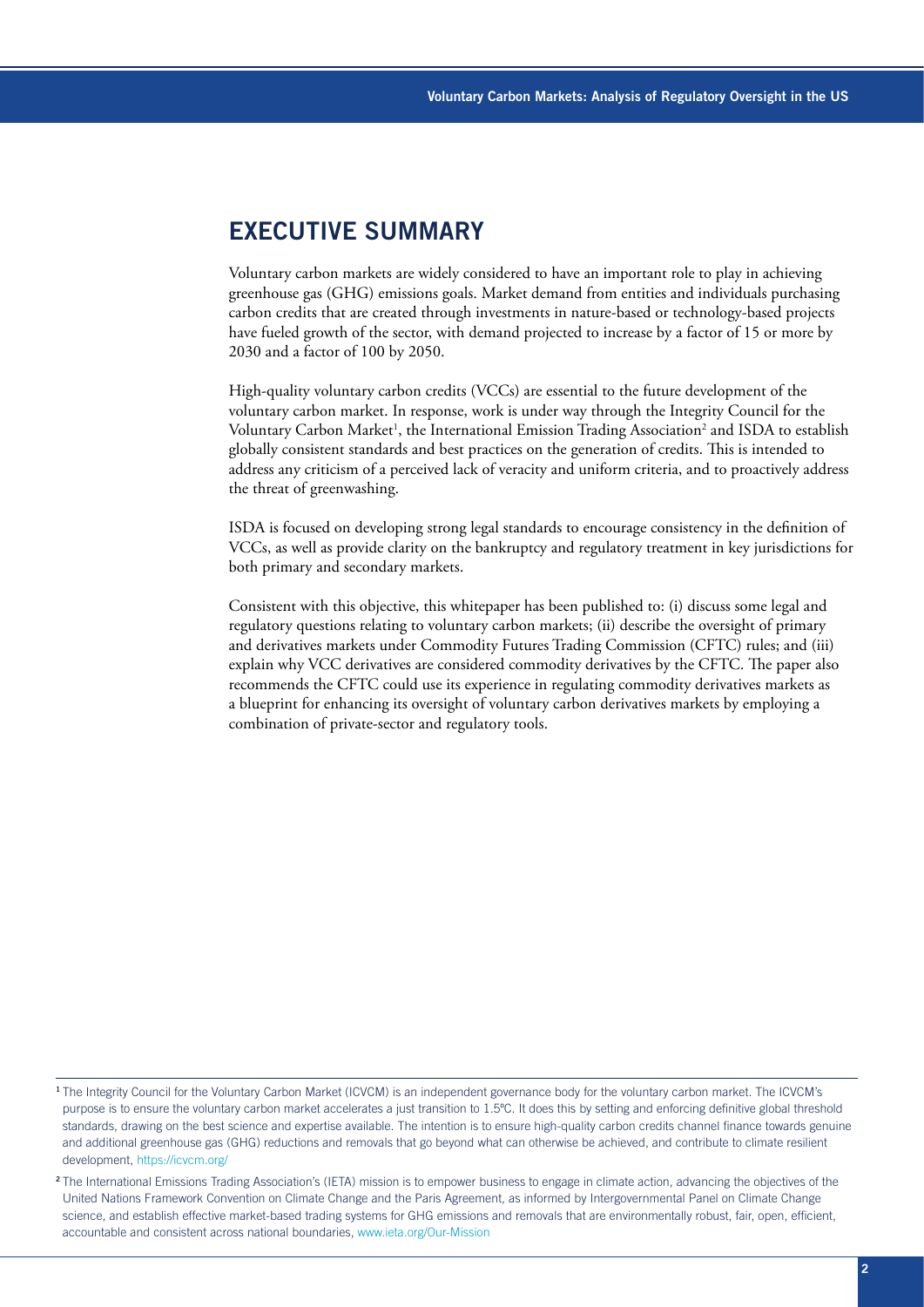## **BACKGROUND**

Carbon markets exist as mandatory (compliance) schemes and voluntary programs. Mandatory carbon markets (which are also referred to as cap-and-trade programs, emissions trading systems (ETSs) or allowance trading) represent a market-based approach to reducing carbon emissions. While emissions trading involves other greenhouse gases, such as methane and nitrous oxide, the predominant form of emissions trading encompasses CO<sub>2</sub>.

The voluntary carbon markets function alongside compliance schemes and enable companies, governments, non-profit organizations, universities, municipalities and individuals to purchase carbon credits (offsets) on a voluntary basis. Currently, the majority of VCCs are purchased by the private sector, where corporate social responsibility goals are typically the key drivers.

Market participants use carbon credits to offset emissions that are caused by their activities and cannot or have not yet been eliminated. Firms across the globe either utilize VCCs that are sold by registries (primary markets) or enter into VCC derivatives contracts (secondary markets), such as the CME GEO futures contracts, among others. The global nature of voluntary carbon markets allows investments to be made anywhere in the world to develop new, innovative sequestration technologies or to preserve critical habitats or forests by creating a market-based incentive through the growing demand for carbon offsets.

In broad terms:

- A carbon allowance or carbon credit is a tradable permit or certificate that is issued by a government under an ETS. It provides the holder with the right to emit one ton of CO2 or an equivalent amount of another GHG.
- A carbon offset is a certificate awarded for a proactive initiative that reduces or removes emissions. Carbon offsets can be used for voluntary carbon reduction commitments and for compliance within certain cap-and-trade programs up to a certain level.

In addition to compliance and voluntary markets, it is important to distinguish between primary and secondary carbon markets. Primary markets involve the distribution of allowances to: (i) parties in compliance carbon schemes that must comply with an ETS; and (ii) entities in compliance and voluntary markets that purchase carbon credits generated by emissions reduction projects.

Secondary markets include all subsequent trading of emission allowances and offset credits. Market participants can trade both spot and derivatives contracts based on emissions allowances and offsets (in the case of derivatives, primarily through standardized contracts like futures and options)3 .

Compliance markets exist in the US at the state and regional level. For example, the Regional Greenhouse Gas Initiative (RGGI) was the first cap-and-trade program established in the US in  $2005^4$ , while the California Cap and Trade Program (CCaTP) was launched in 2013 $^5$ .

- <sup>4</sup>The Regional Greenhouse Gas Initiative (RGGI) was established in 2005 and administered its first auction of CO2 emissions allowances in 2008. It includes 11 member states: Connecticut, Delaware, Maine, Maryland, Massachusetts, New Hampshire, New Jersey, New York, Rhode Island and Vermont. Pennsylvania is expected to join the RGGI this year. The RGGI is focused on the power sector in the respective member states
- <sup>5</sup>The California Cap and Trade Program goes a step further than the RGGI in that it is multi-sector cap-and-trade program, as opposed to being focused on the power sector alone. The program covers 450 entities and about 80% of the emissions in California. California's Air Resources Board (ARB) administers the auction of CO2 emissions allowances among covered entities, while the registration and verification of carbon offsets is carried out by independently operated offset project registries and verification bodies approved by the ARB

<sup>3</sup>ISDA has published several papers that provide detailed analysis of issues in carbon markets, including: (i) Legal Implications of Voluntary Carbon Credits (December 2021), which investigates the legal treatment of VCCs and sets out recommended steps that can be taken to further develop legal certainty in VCCs at both a global and jurisdictional level; and (ii) Role of Derivatives in Carbon Markets (September 2021), which describes how derivatives function in carbon markets – in particular, exchange-traded and over-the-counter carbon derivatives – and explains how carbon markets and carbon derivatives are used by firms to meet compliance objectives, achieve corporate social responsibility goals, and manage risk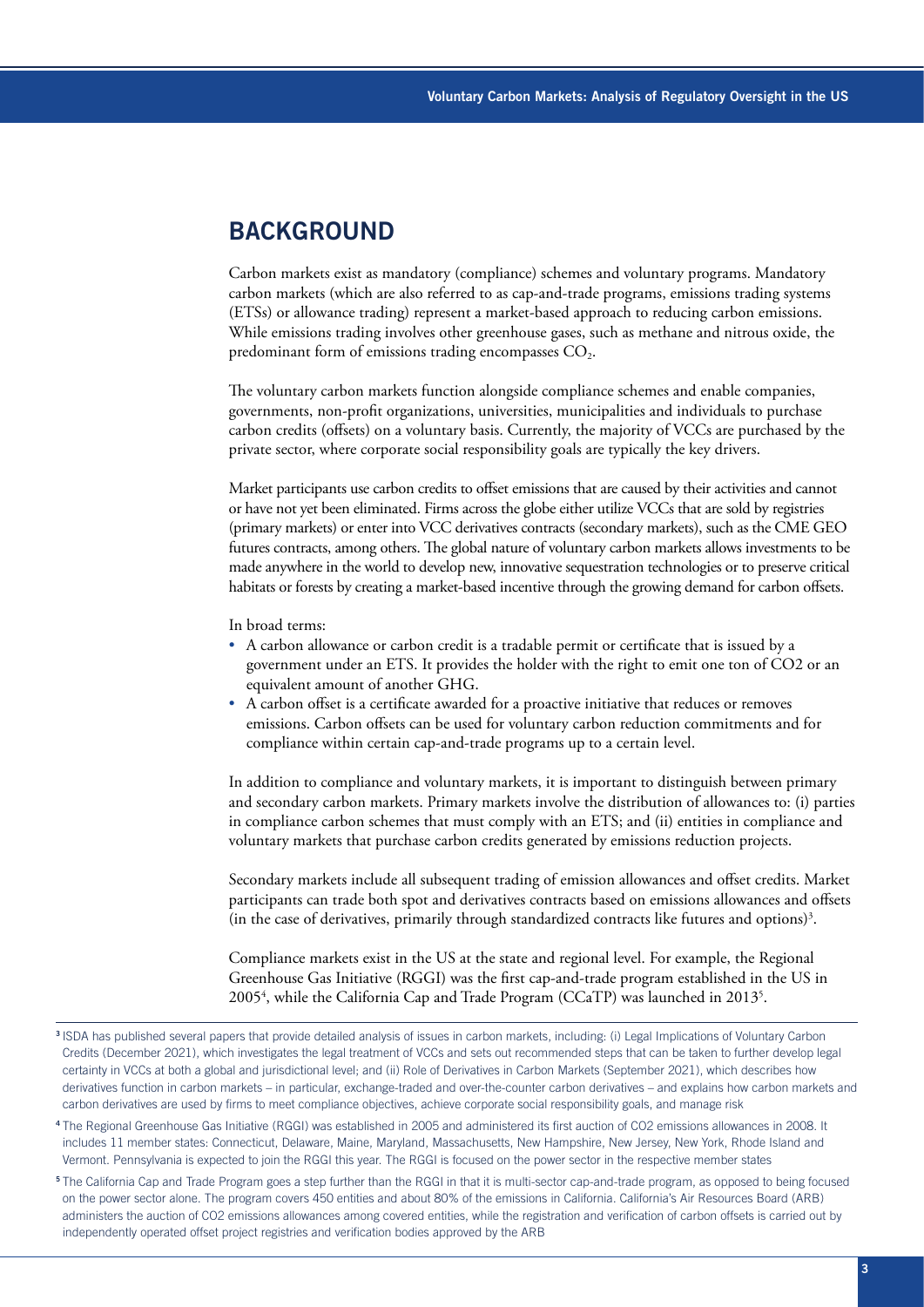While compliance markets make use of independently operated registries, a central regulator establishes or approves all standards used by these independent entities. The independent registries then typically have discretion in how to implement the regulatory standards in a manner most appropriate to the markets they oversee<sup>6</sup>.

In contrast to the highly regulated mandatory carbon market, voluntary carbon markets do not currently involve any direct government or regulatory oversight. VCCs are issued by multiple non-governmental issuing bodies globally, known as carbon standards. Each carbon standard has unique rules that all projects must follow in order to be certified. Examples of established carbon standards include the Verified Carbon Standard (VCS or Verra), the Gold Standard, the American Carbon Registry and the Climate Action Reserve. There are no legal, regulatory or other third-party restrictions on entities setting the standards or on how the standards are set and maintained for any particular type of VCC.

VCCs are recorded on various registries, each with different rules. These are centralized recordkeeping systems of all registered projects for which VCCs are issued. The registry tracks the generation, issuance, transfer, retirement and cancellation of VCCs. The methodology, location and specific social and environmental benefits associated with each project all have a direct impact on the quality of the resulting VCCs and the price at which the VCCs are marketed.

Many corporate buyers purchase VCCs intending to cancel or retire them<sup>7</sup> as a means to offset their own emissions. Once cancelled or retired, a VCC is removed permanently from circulation and cannot be traded anymore or used to offset further emissions. Currently, no universal registry for VCCs exists<sup>8</sup>, although the World Bank has been promoting a global climate warehouse or 'meta registry'<sup>9</sup>. The registries generally act as standard setters and lack direct oversight by a third party except when the registries also house regulated credits, such as California's Offset Project Registries<sup>10</sup>.

<sup>6</sup>See, for example, Offset Project Registries, ARB, [ww2.arb.ca.gov/our-work/programs/compliance-offset-program/offset-project-registries](https://ww2.arb.ca.gov/our-work/programs/compliance-offset-program/offset-project-registries)

<sup>7</sup>The terms 'cancel' and 'retire' are often used interchangeably in this context

<sup>8</sup>Registries and Enforcement, Carbon Offset Guide, [www.offsetguide.org/understanding-carbon-offsets/carbon-offset-programs/registries-enforcement/](http://www.offsetguide.org/understanding-carbon-offsets/carbon-offset-programs/registries-enforcement/)

<sup>9</sup>Climate Warehouse, World Bank, [www.theclimatewarehouse.org/work/climate-warehouse](http://www.theclimatewarehouse.org/work/climate-warehouse)

<sup>10</sup> Supra notes [5] and [6]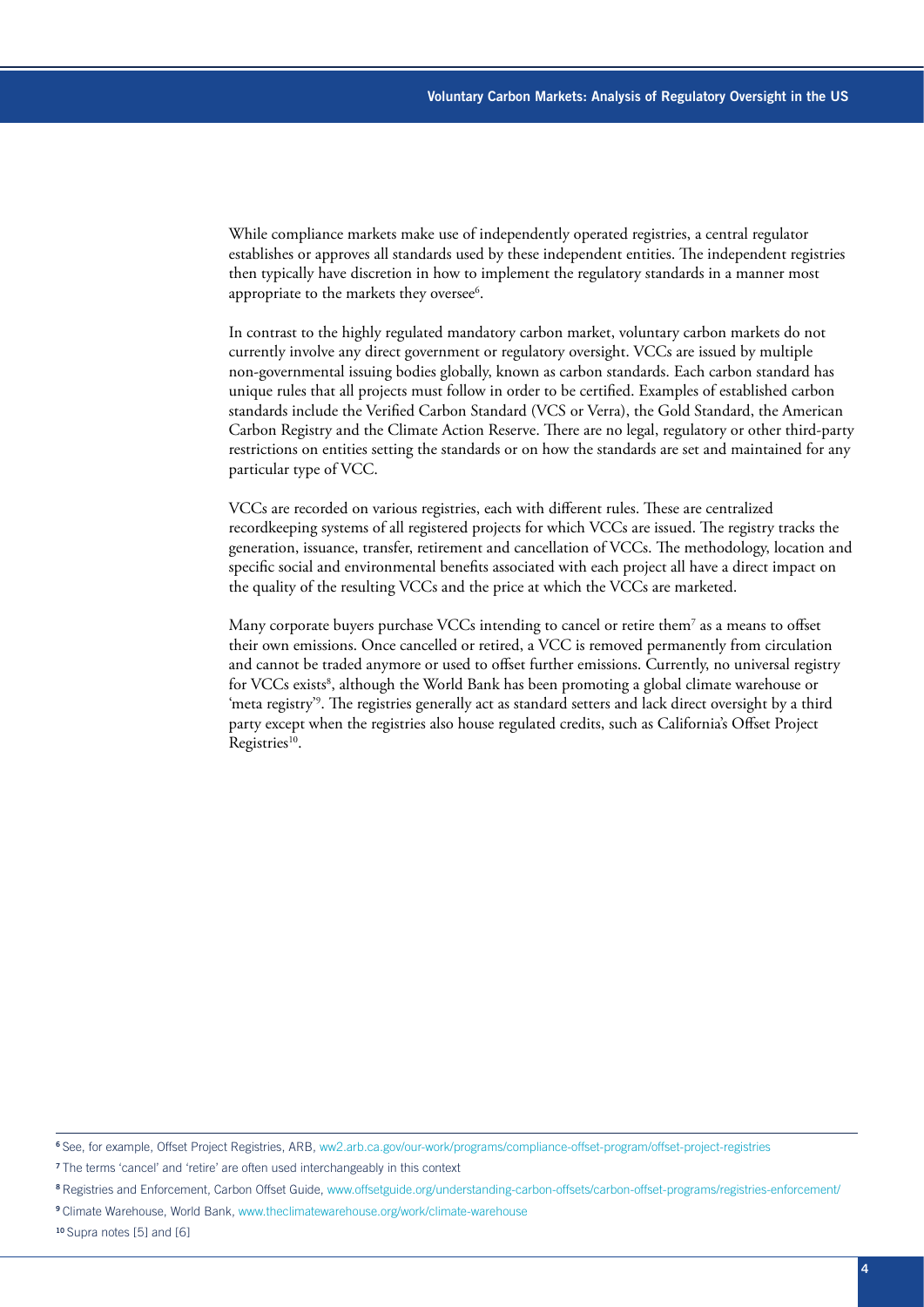# **CHALLENGES FACING VOLUNTARY CARBON MARKETS**

It is generally recognized that VCCs face certain challenges versus credits issued under regulated carbon markets. There are a fragmented set of issuers, as well as concerns over the quality of the credits that are issued. The issuers of the credits tend to be private companies (ie, not national governments or regulators), and the rules governing the issuance of the credits are established outside of government regulated schemes and generally tend to be less transparent. In addition, certain project credits that are associated with carbon savings may not always be permanent (eg, credits linked to forestry development projects, but forests may be lost to wildfires).

A robust voluntary carbon market must also be grounded on strong legal foundations. As the market grows in size and complexity, the quality of VCCs would be significantly enhanced if national regulators provided clarity on the legal nature of these credits.

As with any intangible asset, the legal nature determines how VCCs as a fungible instrument can be created, bought, sold and retired. It affects what type of security may be taken and enforced in relation to VCCs and how that can be achieved, as well as how VCCs would be treated following an insolvency (including with regard to netting). It may also have an impact on broader considerations, including the regulatory, tax and accounting treatment of VCCs. In short, understanding the legal treatment of VCCs is necessary to achieve deep and liquid secondary markets. This, in turn, will enable the development of a clear price signal for carbon and allow funds to be efficiently channeled to emissions-reducing projects. Last year, ISDA published a whitepaper that explores these issues in detail and recommends steps that can be taken to further develop legal certainty in VCCs at both a global and national level<sup>11</sup>.

To increase trading volumes in these markets, it is necessary to safeguard the integrity and soundness of the registries, and establish transparent standards for eliminating double counting of credits to ensure these credits are not claimed by multiple parties once applied or retired.

<sup>11</sup>[www.isda.org/a/38ngE/Legal-Implications-of-Voluntary-Carbon-Credits.pdf](http://www.isda.org/a/38ngE/Legal-Implications-of-Voluntary-Carbon-Credits.pdf). The United Nations Commission on International Trade Law (UNCITRAL) has also addressed the legal nature of carbon credits and referenced ISDA's paper on legal enforceability of carbon credits ([https://uncitral.un.org/en/](https://uncitral.un.org/en/commission) [commission\)](https://uncitral.un.org/en/commission). ISDA also submitted a proposal to the International Institute for the Unification of Private Law (UNIDROIT) to link the issue of the legal nature of VCCs with the organization's ongoing project on digital assets and private law, [www.unidroit.org/meetings/governing-council/101st-session](http://www.unidroit.org/meetings/governing-council/101st-session-rome-8-10-june-2022-2/)[rome-8-10-june-2022-2/](http://www.unidroit.org/meetings/governing-council/101st-session-rome-8-10-june-2022-2/)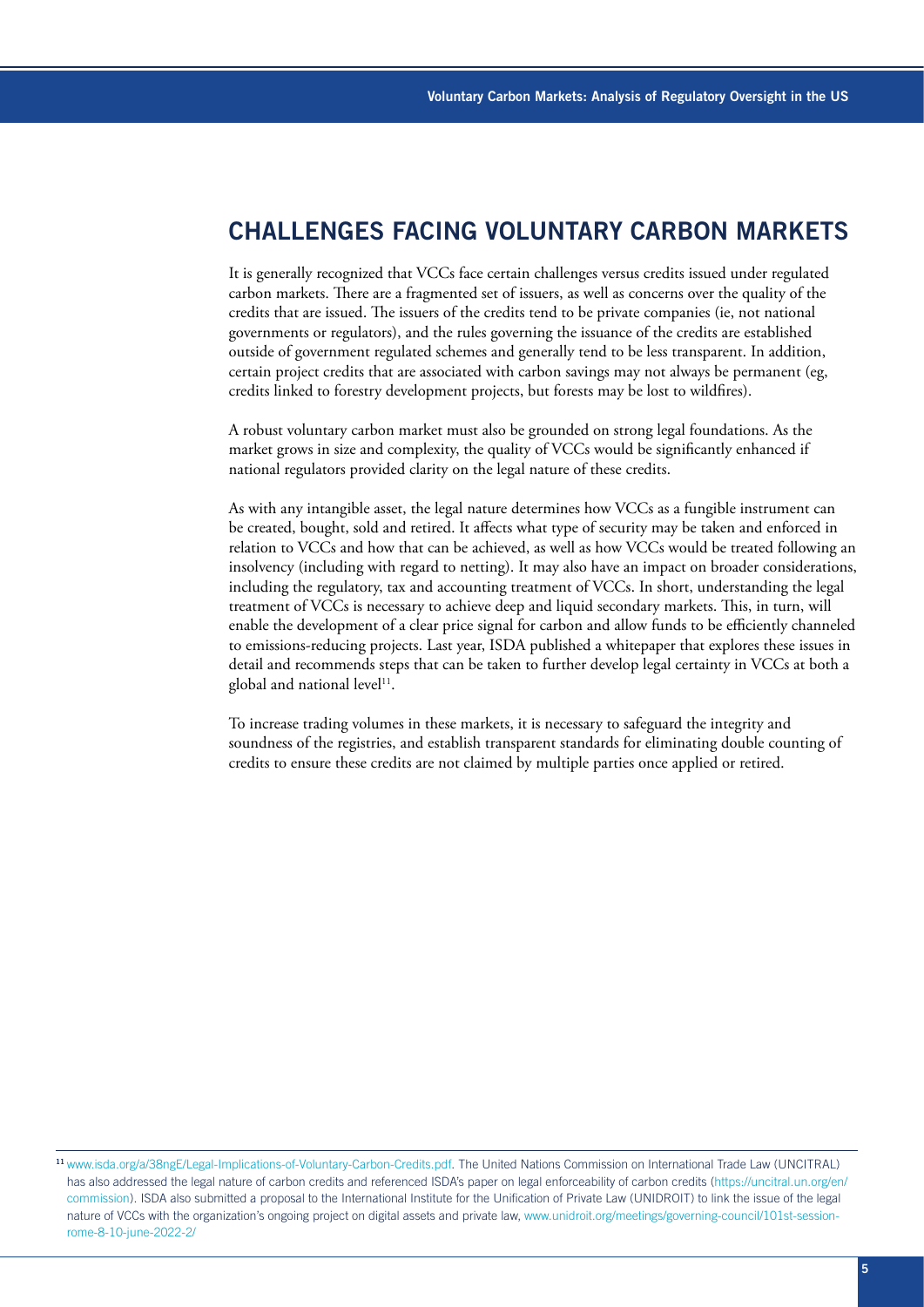# **US REGULATORY CONSIDERATIONS FOR VCCS**

In the context of US financial regulation, VCCs are commodities for the purposes of the Commodity Exchange Act (CEA)<sup>12</sup> given the broad definition of the term 'commodity' under the CEA13. This gives the CFTC varying degrees of regulatory and enforcement authority over primary and secondary markets in VCCs.

In recent years, there have been significant efforts by the CFTC to take steps to assess its potential role in supervising carbon markets.

- In September 2020, the CFTC's Climate-Related Market Risk Subcommittee released a report detailing actions the CFTC could take to address climate change, including surveying "market participants about their use of climate related derivatives, the adequacy of product availability and market infrastructure, and the availability of data to incorporate climate impacts into existing and new instruments"<sup>14</sup>.
- In March 2021, then acting CFTC chairman Rostin Behnam established a Climate Risk Unit "to support the agency's mission by focusing on the role of derivatives in understanding, pricing, and addressing climate-related risk and transitioning to a low carbon economy"15.
- Addressing the CFTC's Energy and Environmental Markets Advisory Committee (EEMAC) in June 2021, then CFTC commissioner Dan M. Berkovitz acknowledged that "the CFTC must be aware of how the various primary, secondary, and derivative carbon markets are interacting and how companies use these markets to meet their compliance obligations, manage risks, and discover prices"<sup>16</sup>.
- In September 2021, the EEMAC recommended the formation of a new subcommittee to produce a report on the guiding principles for voluntary carbon markets in the US<sup>17</sup>. The report is expected to provide a clearer idea of how regulation may be imposed on voluntary carbon markets and other carbon instruments<sup>18</sup>.

<sup>&</sup>lt;sup>12</sup> Section 1a(9) of the Commodity Exchange Act (CEA) broadly defines a commodity to mean "wheat, cotton, rice, corn, oats, barley, rye, flaxseed, grain sorghums, mill feeds, butter, eggs, Solanum tuberosum (Irish potatoes), wool, wool tops, fats and oils (including lard, tallow, cottonseed oil, peanut oil, soybean oil, and all other fats and oils), cottonseed meal, cottonseed, peanuts, soybeans, soybean meal, livestock, livestock products, and frozen concentrated orange juice, and all other goods and articles, except onions (as provided by section 13–1 of this title) and motion picture box office receipts (or any index, measure, value, or data related to such receipts), and all services, rights, and interests (except motion picture box office receipts, or any index, measure, value or data related to such receipts) in which contracts for future delivery are presently or in the future dealt in"

<sup>13</sup> For example, the Intercontinental Exchange's California Carbon Offset Futures are contracts for the future physical delivery of certificates for California carbon offsets, [www.theice.com/products/71544060/California-Carbon-Offset-Futures](http://www.theice.com/products/71544060/California-Carbon-Offset-Futures)

<sup>14</sup>See *Report of the Climate-Related Market Risk Subcommittee: Market Risk Advisory Committee of the US Commodity Futures Trading Commission Managing Climate Risk in the US Financial System*, Commodity Futures Trading Commission (CFTC) (September 9, 2020), [www.cftc.gov/sites/](http://www.cftc.gov/sites/default/files/2020-09/9-9-20%20Report%20of%20the%20Subcommittee%20on%20Climate-Related%20Market%20Risk%20-%20Managing%20Climate%20Risk%20in%20the%20U.S.%20Financial%20System%20for%20posting.pdf) [default/files/2020-09/9-9-20%20Report%20of%20the%20Subcommittee%20on%20Climate-Related%20Market%20Risk%20-%20Managing%20](http://www.cftc.gov/sites/default/files/2020-09/9-9-20%20Report%20of%20the%20Subcommittee%20on%20Climate-Related%20Market%20Risk%20-%20Managing%20Climate%20Risk%20in%20the%20U.S.%20Financial%20System%20for%20posting.pdf) [Climate%20Risk%20in%20the%20U.S.%20Financial%20System%20for%20posting.pdf](http://www.cftc.gov/sites/default/files/2020-09/9-9-20%20Report%20of%20the%20Subcommittee%20on%20Climate-Related%20Market%20Risk%20-%20Managing%20Climate%20Risk%20in%20the%20U.S.%20Financial%20System%20for%20posting.pdf)

<sup>15</sup>*CFTC Acting Chairman Behnam Establishes New Climate Risk Unit*, CFTC (March 17, 2021), [www.cftc.gov/PressRoom/PressReleases/8368-21](http://www.cftc.gov/PressRoom/PressReleases/8368-21)

<sup>16</sup>See Daniel M. Berkovitz, CFTC commissioner, *Prepared Remarks before the Energy and Environmental Markets Advisory Committee* (June 3, 2021), [www.cftc.gov/PressRoom/SpeechesTestimony/berkovitzstatement060321](http://www.cftc.gov/PressRoom/SpeechesTestimony/berkovitzstatement060321)

<sup>17</sup>See Daniel M. Berkovitz, CFTC commissioner, *Prepared Remarks before the Energy and Environmental Markets Advisory Committee* (September 15, 2021), [www.cftc.gov/PressRoom/SpeechesTestimony/berkovitzstatement091521](http://www.cftc.gov/PressRoom/SpeechesTestimony/berkovitzstatement091521)

<sup>18</sup> *ISDA VCC Report, supra* note [3] at 14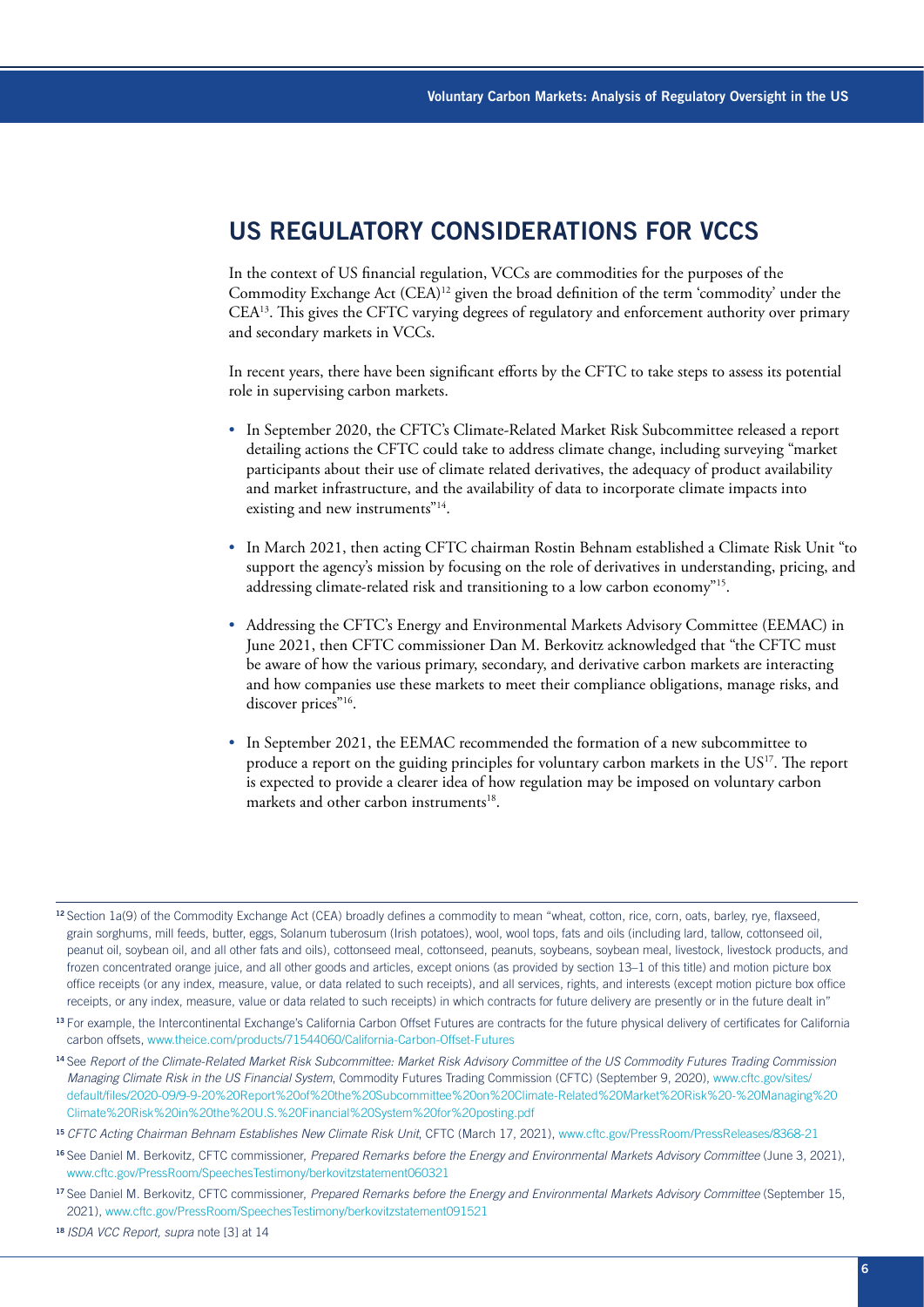• In May 2022, CFTC chairman Rostin Behnam noted there is a place for the CFTC to be involved in the development of the VCC markets<sup>19</sup>. He added that "[w]e really want this to be a public-private partnership… But I do want to think about how we can scale this market in a productive way and how we involve the CFTC to support that growth"20.

### Primary Markets in VCCs

The CEA provides the CFTC with broad enforcement authority to pursue claims of fraud and manipulation in the commodities markets. This includes activities that involve physical commodity transactions (ie, trading on a spot or forward basis) and commodity derivatives (ie, futures, options and swaps)<sup>21</sup>. Common violations under these provisions include fraud, market manipulation and false reporting.

This is an important aspect of regulatory oversight in the context of VCC markets given the challenges associated with greenwashing. At the September 2021 EEMAC meeting, it was noted that "[t]he word 'manipulation' is a touchstone [outside of a state-mandated emission regime]"22. However, as in every market, enforcement actions only address issues retrospectively and through deterrence. Enforcement alone is rarely sufficient to provide the regulatory standards necessary for the development of complex products and well-functioning markets.

### Secondary Markets in VCCs

Commonly traded types of carbon derivatives include futures, options and swaps. In 2011, then CFTC chairman Gary Gensler suggested in a report produced by the Interagency Working Group for the Study of Oversight of Carbon Markets that the secondary carbon markets will be regulated like derivatives on physical commodities<sup>23</sup>. However, the report noted that "no set of laws currently exist that apply a comprehensive regulatory regime – such as that which exists for derivatives – specifically to secondary market trading of carbon allowances and offsets. Thus, for the most part, absent specific action by Congress, a secondary market for carbon allowances and offsets may operate outside the routine oversight of any market regulator."24

<sup>19</sup>See *Regulators Can Help Fix Carbon Offsets' Credibility Problem – ISDA AGM*, International Financing Review (May 11, 2022), [www.ifre.com/](http://www.ifre.com/story/3362021/regulators-can-help-fix-carbon-offsets-credibility-problem-isda-agm-7xjxmpj1b2) [story/3362021/regulators-can-help-fix-carbon-offsets-credibility-problem-isda-agm-7xjxmpj1b2](http://www.ifre.com/story/3362021/regulators-can-help-fix-carbon-offsets-credibility-problem-isda-agm-7xjxmpj1b2)

<sup>20</sup>*Id*

<sup>21</sup>7 U.S.C. §§ 6c(a), 9, 12(a)(5) and 15 and CFTC regulation § 180.1

<sup>22</sup>Virtual meeting transcript, CFTC Energy and Environmental Markets Advisory Committee (September 15, 2021), [www.cftc.gov/sites/default/](http://www.cftc.gov/sites/default/files/2021/09/1633045446/eemactranscript091521.pdf) [files/2021/09/1633045446/eemactranscript091521.pdf](http://www.cftc.gov/sites/default/files/2021/09/1633045446/eemactranscript091521.pdf), at 29

<sup>23</sup>See *Interagency Working Group for the Study of Oversight of Carbon Markets, Report on the Oversight of Existing and Prospective Carbon Markets*, CFTC (January 18, 2011), [www.cftc.gov/sites/default/files/idc/groups/public/@swaps/documents/file/dfstudy\\_carbon\\_011811.pdf](http://www.cftc.gov/sites/default/files/idc/groups/public/@swaps/documents/file/dfstudy_carbon_011811.pdf)

<sup>&</sup>lt;sup>24</sup> Further Definition of 'Swap', 'Security-Based Swap', and 'Security-Based Swap Agreement'; Mixed Swaps; Security-Based Swap Agreement Recordkeeping, 77 Fed. Reg. 48208, 48233 – 48235 (August 12, 2012) (the 2012 Product Rule)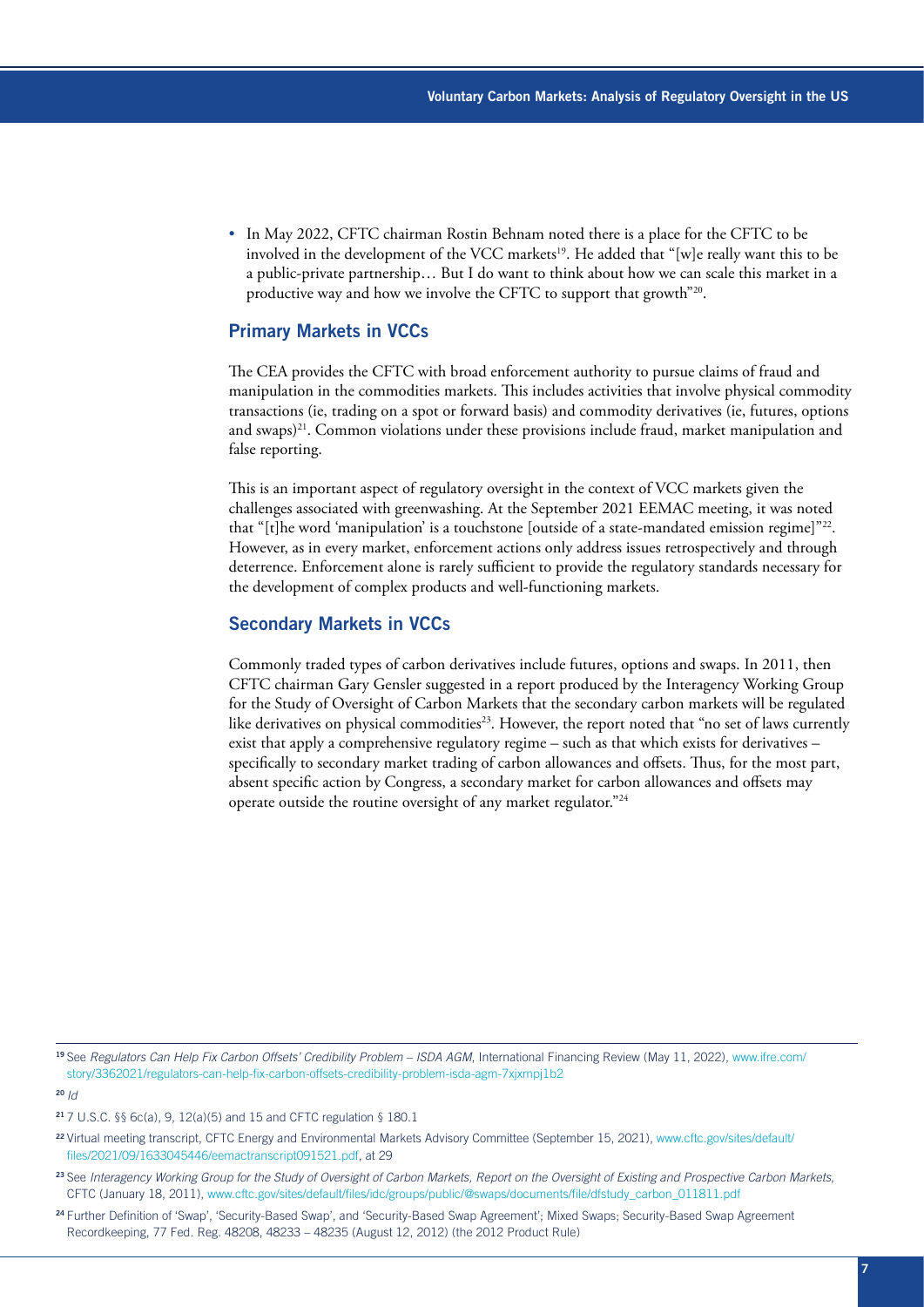#### a) Exchange-traded VCC futures and options

Standardized, exchange-traded and cleared carbon futures can provide the transparency and liquidity needed for reliable price discovery and effective price risk management for future carbon credit purchases<sup>25</sup>. Even when more bespoke over-the-counter (OTC) arrangements are needed, OTC counterparties could still benefit from exchange-traded markets, as they can use exchange prices as a baseline and then separately negotiate pricing for bespoke features of the OTC contract<sup>26</sup>. Key to developing liquidity in VCC futures markets will be ensuring the veracity of the underlying credits, enhancing fungibility of credits and listing contracts that allow for financial and physical settlement.

The CFTC has exclusive jurisdiction over the regulation of futures markets, including oversight of the listing of new contracts on futures exchanges<sup>27</sup>. The CFTC has delegated some of its authority on futures contracts to self-regulatory organizations (SROs), including futures exchanges (designated contract markets (DCMs)<sup>28</sup>) and clearing houses (derivatives clearing organizations  $(DCOs)^{29}$ ). SROs are authorized to list and clear futures contracts based on their requirements, conduct market surveillance and enforce violations of their rules, among other things $30$ .

DCMs classified as SROs have the ability to list contracts through a self-certification or approval process. To maintain their status as an SRO, the relevant DCM or DCO must comply with CEA core principles and CFTC regulations<sup>31</sup>. SROs must therefore take these requirements into account when listing new products for trading, and the CFTC ensures these requirements are met when it reviews new SRO rules. As long as these requirements are met, DCMs have discretion in how to implement the core principles through the exchange's governance structure and rule book.

VCC futures are subject to the CFTC's exclusive jurisdiction. Therefore, exchanges and clearing houses in the US that list and clear VCC futures and options should ultimately ensure the CFTC's rules are met, and listed contracts "are not readily susceptible to manipulation"32.

<sup>27</sup>7 U.S.C. § 2(a)(1)(A)

<sup>28</sup>7 U.S.C. § 7(a)

<sup>29</sup>7 U.S.C. § 7a-1

<sup>30</sup>Heath P. Tarbert, *Self-Regulation in the Derivatives Markets: Stability through Collaboration*, 41 Nw. J. Int'l L. & Bus. 175 (2021), at 193

<sup>31</sup>7 U.S.C. § 7(d) and CFTC Part 38

<sup>32</sup>17 C.F.R. § 38.200

<sup>25</sup>See, for example, *Phase 1 Final Report*, the Taskforce on Scaling Voluntary Carbon Markets (TSVCM) (January 2021), [www.iif.com/Portals/1/Files/](http://www.iif.com/Portals/1/Files/TSVCM_Report.pdf, at 14-15) [TSVCM\\_Report.pdf, at 14-15](http://www.iif.com/Portals/1/Files/TSVCM_Report.pdf, at 14-15)

<sup>&</sup>lt;sup>26</sup> See *id*. The TSVCM Phase II Report, published on July 8, 2021, sets out a number of goals and objectives for scaling carbon markets. Phase II Report, TSVCM (July 8, 2021), [www.iif.com/Portals/1/Files/TSVCM\\_Phase\\_2\\_Report.pdf](http://www.iif.com/Portals/1/Files/TSVCM_Phase_2_Report.pdf) (the TSVCM Phase II Report). Among these are a number of goals that require an existing body or a new organization to be created. For example, one objective is increased and standardized governance, with an organization providing oversight and creating standards for carbon credits. Others are harmonization of legal principles and contracts, and establishing high-quality standards for carbon credits, each of which are best done by a single governing body. The TSVCM proposal is for a global governance body with membership of companies and organizations active in all segments of the voluntary carbon market that will engage with industry groups, investor alliances, government agencies and non-governmental organizations, members or activities of which are involved with the market. While this paper focuses on carbon derivatives rather than spot markets, efforts to enhance the integrity of the underlying credits are critical to guarding against manipulation and fraud for to derivatives referenced to those credits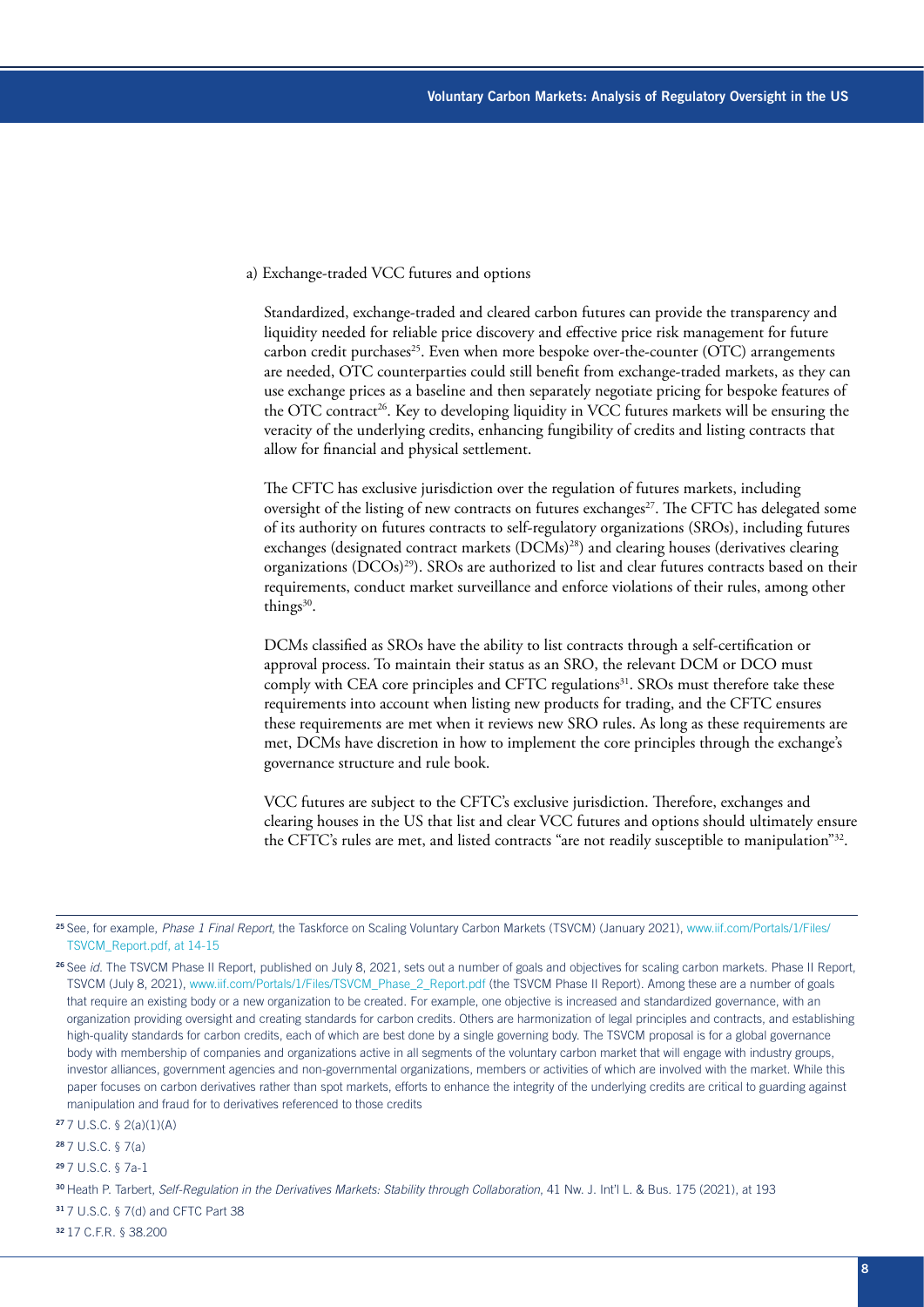b) Bilateral carbon swaps and other OTC derivatives

Carbon swaps are OTC contracts that involve the exchange (or a series of exchanges) of allowances, offsets or cashflows at a given time (or for a set period). Offset-allowance swaps allow companies that have not yet reached their quota of allowed offsets to sell their allowances and buy offsets, therefore taking advantage of the price difference, as opposed to companies that may have more offsets than allowances and are already over their quota. Swaps are usually settled by payment rather than physical delivery<sup>33</sup>.

Bilateral carbon derivatives between eligible contract participants could potentially be subject to the CFTC's trading, clearing, reporting and recordkeeping regulations, as well as mandatory non-cleared margin requirements.

c) Physical carbon transactions

Spot contracts: These are contracts of sale resulting in immediate settlement and delivery of a commodity. In practice, settlement and delivery must occur within a period of time that is typical commercial practice in cash or spot markets for the commodity involved, but in no event more than 28 days after execution<sup>34</sup>. Spot contracts are not subject to the CFTC's regulatory authority, but remain liable to potential CFTC enforcement, including through the anti-fraud and manipulation provisions of the CEA.

Forwards: These are contracts for the purchase and sale of a physical commodity where shipment or delivery is deferred for commercial purposes. Forward contracts are excluded from regulation as futures, options or swaps, provided they satisfy certain requirements set out by the CFTC in various rules and through interpretive guidance<sup>35</sup>. To qualify for the exclusion, parties to a forward contract do not ultimately need to make and take delivery of the commodity but must intend for the transaction to result in delivery at the time of execution<sup>36</sup>. In other words, the transaction can be reversed or 'booked out' prior to delivery based on changed circumstances, but, at the time of execution, the parties must have intended for physical delivery to occur. Carbon offsets and other environmental products are physical commodities, so transactions involving these projects are potentially eligible for the forward contract exclusion from CFTC regulations.

The parties' intent to make and take delivery is a key factor in this analysis. As additional counterparties join the carbon markets and new structures develop – including where there is a possibility the transaction may be rolled over or cash settled or may have embedded optionality – market participants may need to retest their analysis on whether delivery is intended at the time of contracting. For example, they may wish to consider whether counterparties are able to make or take delivery of the credits (eg, whether they are on-boarded with relevant carbon credit registries) and whether transfers between accounts constitute physical delivery.

<sup>33</sup>*Carbon Market Oversight Primer*, International Carbon Action Partnership (2013), [https://icapcarbonaction.com/system/files/document/carbon\\_](https://icapcarbonaction.com/system/files/document/carbon_market_oversight_primer_web.pdf) [market\\_oversight\\_primer\\_web.pdf](https://icapcarbonaction.com/system/files/document/carbon_market_oversight_primer_web.pdf)

<sup>34</sup>7 U.S.C. § 2(c)(2)(D)(ii)(III) (2012)

<sup>35</sup>7 U.S.C. § 1(a)(27) <sup>36</sup>7 U.S.C. § 1a(47)(B)(ii) (2012)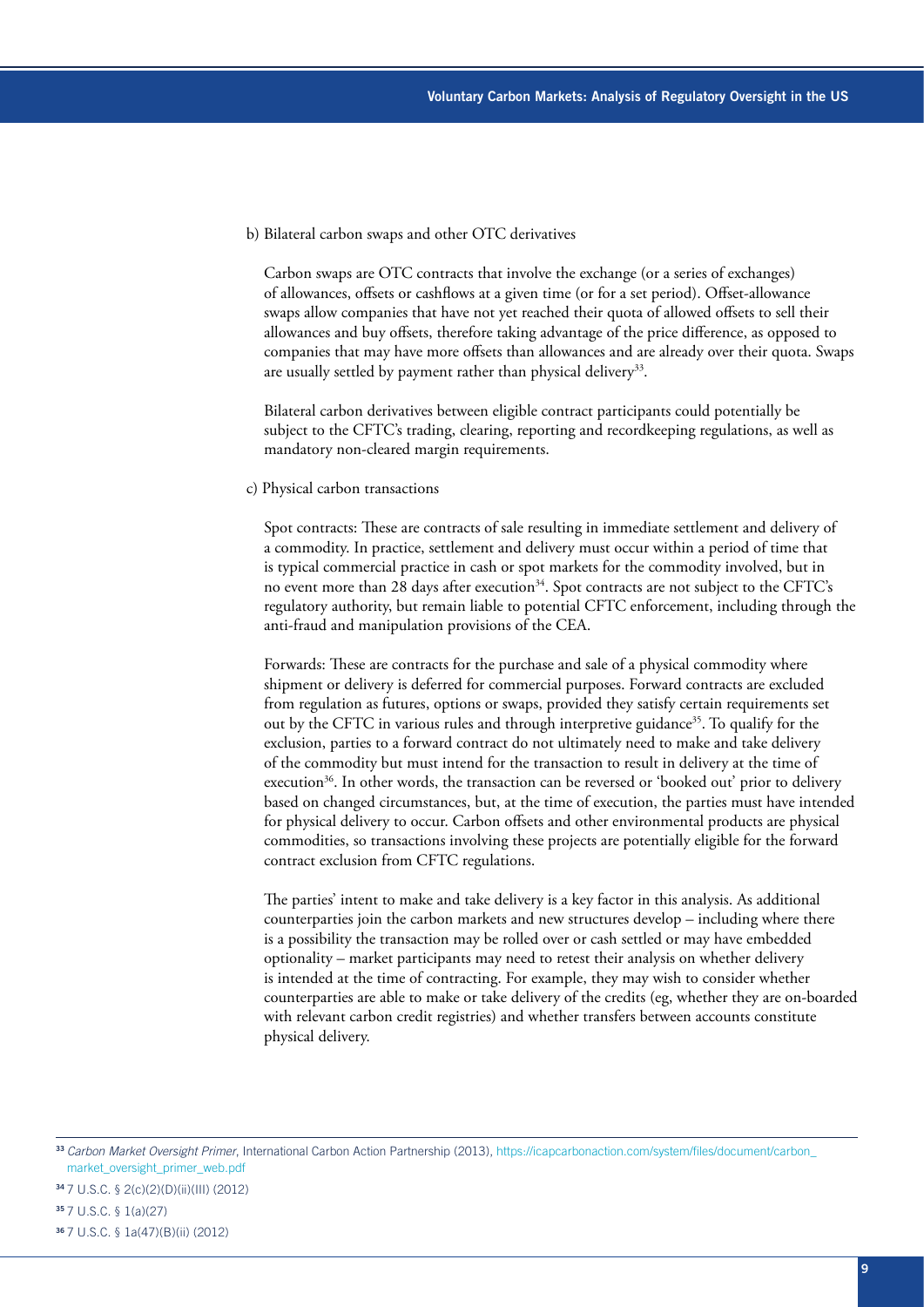### Delivery Points as a Key Aspect of VCC Futures Markets

As previously referenced, the CFTC has exclusive jurisdiction over the regulation of futures markets, including oversight of the listing of new contracts on futures exchanges<sup>37</sup>. One key component of a futures contract is the ability to deliver the commodity (ie, physically settle) at the conclusion of the contract. While only a small percentage of futures contracts actually do result in delivery (instead of settling financially – ie, paying out in reference to the spot price), the ability to ensure delivery is a key aspect of futures contracts and markets.

The CFTC has a long established and enforced authority over delivery points, which is often linked to monitoring for potential market manipulation. In this regard, CFTC officials have noted that "[t]he specification of delivery points, deliverable grades and their corresponding price differentials has a direct bearing on the susceptibility of the futures contract to price manipulation and market congestion"38.

In the context of precious metals, the CFTC frequently enforces actions for fraud against entities that promise to sell precious metals to customers without the intent to follow through or those that deliver commodities that do not match promised levels of quality. This can occur with companies that attempt to market directly to customers<sup>39</sup> and also with entities that portray themselves as exchanges without enforcing any of the safeguards required by the CFTC and implemented by associated SROs<sup>40</sup>.

The CFTC will also pursue potential manipulation violations conducted on or through DCMs by buyers of futures contracts in order to affect the price of commodities in either futures or cash markets. For example, the CFTC prosecuted Kraft and obtained a consent order in 2019 related to allegations of market manipulation, excessive speculation and wash sales<sup>41</sup>.

The CFTC has heightened regulatory interest in delivery points when it comes to traditional commodity futures contracts, noting that "[a] DCM or [swap execution facility] that lists a contract that is settled by physical delivery should design its contracts in such a way as to avoid any impediments to the delivery of the commodity in order to promote convergence between the price of the futures contract and the cash market value of the commodity at the time of delivery"<sup>42</sup>.

In addition, SROs must ensure they "prevent manipulation, price distortion, and disruptions of the delivery or cash-settlement process through market surveillance, compliance, and enforcement practices [..]<sup>"43</sup>.

#### <sup>37</sup>7 U.S.C. § 2(a)

<sup>42</sup>See *Testimony of Vincent McGonagle, former Director of CFTC's Division of Market Oversight Before the Financial Institutions and Consumer Protection Subcommittee Senate Committee on Banking, Housing, and Urban Affairs*, [www.cftc.gov/PressRoom/SpeechesTestimony/](http://www.cftc.gov/PressRoom/SpeechesTestimony/opamcgonagle011514#P12_5189) [opamcgonagle011514#P12\\_5189](http://www.cftc.gov/PressRoom/SpeechesTestimony/opamcgonagle011514#P12_5189)

<sup>38</sup>*Policy Statement on Price Differentials*, CFTC, [www.cftc.gov/IndustryOversight/ContractsProducts/EconomicRequirements/differential.html](http://www.cftc.gov/IndustryOversight/ContractsProducts/EconomicRequirements/differential.html)

<sup>39</sup>See, for example, *The CFTC and 27 State Securities Regulatory Agencies Charge Los Angeles Area Precious Metals Dealer in Ongoing \$68 Million Fraud Targeting the Elderly*, CFTC (February 1, 2022), [www.cftc.gov/PressRoom/PressReleases/8489-22;](http://www.cftc.gov/PressRoom/PressReleases/8489-22) *Federal Court Orders Oregon Owner of Precious Metals Firm to Pay \$1.3 Million to Victims of Fraudulent Precious Metals Scheme*, CFTC (April 27, 2021), [www.cftc.gov/PressRoom/](http://www.cftc.gov/PressRoom/PressReleases/8384-21) [PressReleases/8384-21;](http://www.cftc.gov/PressRoom/PressReleases/8384-21) *Federal Court Orders Alabama Man to Pay More Than \$16 Million in Precious Metals Fraud*, CFTC (August 23, 2021), [www.cftc.gov/PressRoom/PressReleases/8416-21](http://www.cftc.gov/PressRoom/PressReleases/8416-21)

<sup>40</sup>For example, in an enforcement action brought by the CFTC in 2017 and prosecuted through the courts, the CFTC charged the Monex Deposit Company with operating an unauthorized exchange that failed to deliver commodities purchased by customers through that exchange: *U.S. Court of Appeals Rules in Favor of CFTC in Fraud Case Against Monex Deposit Company and its Principals*, CFTC (July 22, 2021), [www.cftc.gov/PressRoom/](http://www.cftc.gov/PressRoom/PressReleases/8410-21) [PressReleases/8410-21](http://www.cftc.gov/PressRoom/PressReleases/8410-21)

<sup>41</sup>T'Shae Sherman, *CFTC Settles Wheat Manipulation Case against Kraft and Mondel*ē*z*, Covington Financial Services (August 20, 2019), [www.](http://www.covfinancialservices.com/2019/08/cftc-settles-wheat-manipulation-case-against-kraft-and-mondelez/) [covfinancialservices.com/2019/08/cftc-settles-wheat-manipulation-case-against-kraft-and-mondelez/](http://www.covfinancialservices.com/2019/08/cftc-settles-wheat-manipulation-case-against-kraft-and-mondelez/)

<sup>43</sup> 17 C.F.R. § 38.250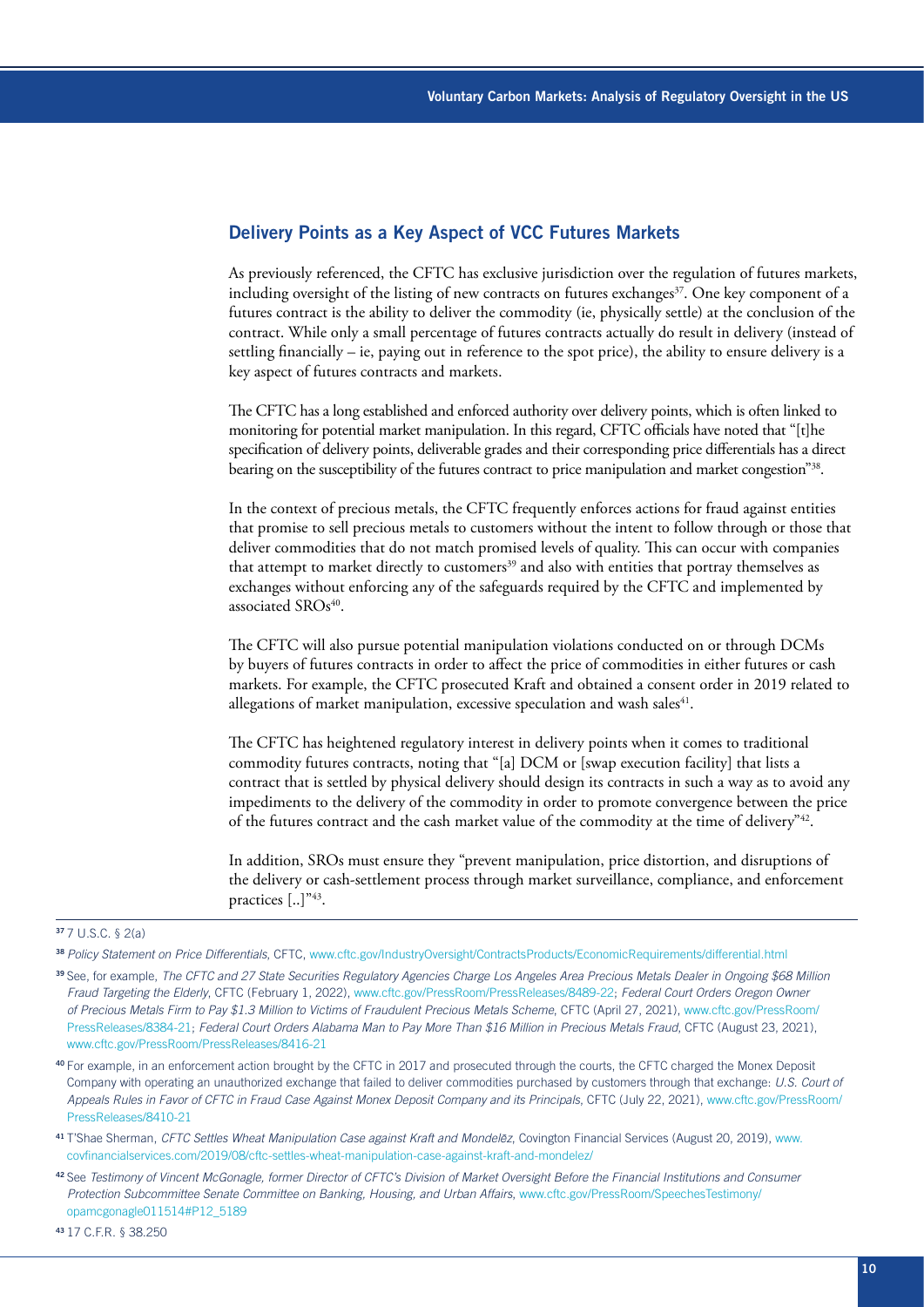In particular, DCOs must "establish rules that clearly state each obligation that the [DCO] has assumed with respect to physical deliveries, including whether it has an obligation to make or receive delivery of a physical instrument or commodity, or whether it indemnifies clearing members for losses incurred in the delivery process", and ensure the risks of each obligation are identified and managed<sup>44</sup>.

In practice, DCMs ensure entities using their services follow detailed procedures to guarantee the delivery and receipt of physical goods traded through their exchanges, such as agricultural products. Under the rules of the Chicago Board of Trade (CBOT), for example, all facilities receiving agricultural commodities must be registered with the exchange, be open to inspection, demonstrate financial capacity to operate, fulfill orders based on procedures set out in CBOT's rules, and maintain any agricultural goods exchanged at specified grades of quality. Load-out rates of specific agricultural commodities sourced from specific locations are mandated by the exchange<sup>45</sup>.

Similarly, the New York Mercantile Exchange regulates warehousing facilities, requires insurance, reporting and regular independent auditing, and specifies processes for the issuance of warrants verifying metal commodities meet certain specifications related to quality<sup>46</sup>. Rules such as these assure market participants that contracts traded on the exchange will lead to the delivery of physical commodities in the form and quantity contracted.

When it comes to other commodity contracts, market participants therefore have the assurance of consistent and transparent rules on quantitative requirements and delivery (including the transfer of these commodities) via SRO requirements and the CFTC's review of those rules.

As previously referenced, SROs are authorized to enforce violations of their rules, and they play a critical role in setting and enforcing standards for the markets they operate. There are a number of benefits to SROs acting as the first line of enforcement.

- As SROs are independent non-governmental entities, their rules tend to balance regulatory objectives with commercial concerns.
- As SROs have the best access to their markets, they are often better able to identify misconduct. In doing so, they transfer some of the oversight burden from government regulators such as the CFTC.
- Ultimately, exchanges can serve a gatekeeper, denying access to individuals and entities that do not comply with the rules.

Given the CFTC's broad enforcement authority over delivery points, it may have a regulatory interest in ensuring carbon registries (that act as delivery points for carbon futures contracts) adopt appropriate standards for the development of VCCs. It may also want appropriate procedures for tracking the buying and selling of credits in the context of VCC futures and other bilateral markets (such as spot and physically settled forwards) where it has anti-fraud and manipulation regulatory authority to provide more effective oversight.

46 New York Mercantile Exchange Rulebook, Chapter 7, [www.cmegroup.com/content/dam/cmegroup/rulebook/NYMEX/1/7.pdf](http://www.cmegroup.com/content/dam/cmegroup/rulebook/NYMEX/1/7.pdf)

<sup>44</sup>17 C.F.R. § 39.14(g)

<sup>45</sup>Chicago Board of Trade Rulebook, Chapter 7, [www.cmegroup.com/content/dam/cmegroup/rulebook/CBOT/I/7.pdf](http://www.cmegroup.com/content/dam/cmegroup/rulebook/CBOT/I/7.pdf)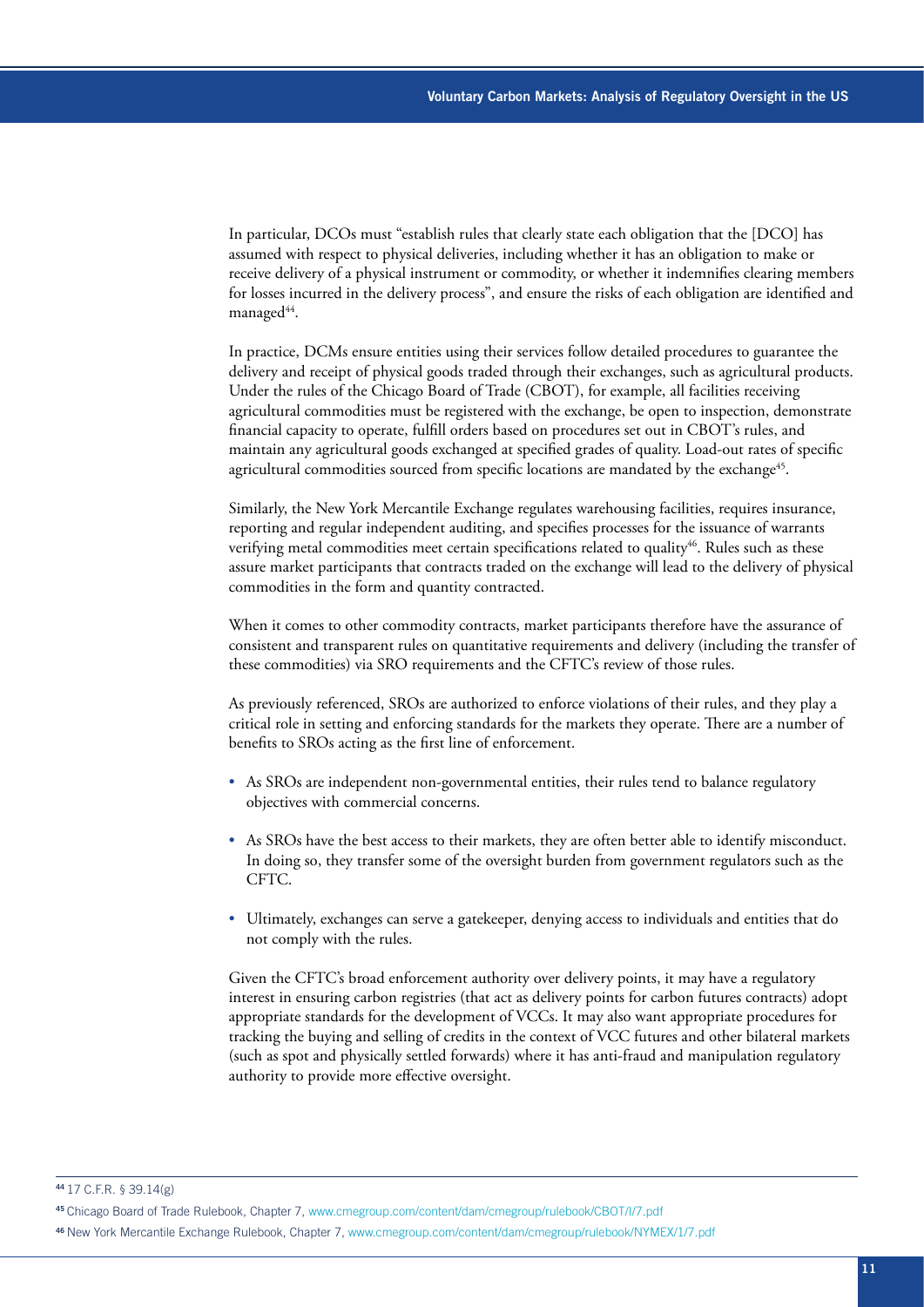As with any other futures contracts, the CFTC has a strong interest in ensuring VCC futures can be physically settled in an orderly manner. Carbon registries currently serve as the practical delivery points for carbon futures contracts. Carbon credit registries (i) track projects and issue carbon credits for each unit of emission reduction or removal that is verified and certified, and (ii) oversee the transfer of carbon credits from one party to another through tracking ownership. Currently, these registries have their own set of requirements that project designers must meet and are validated and monitored by verification entities.

It is important to ensure registries have consistent and transparent rules on how VCCs are verified, counted and transferred. Failure to correctly track and safeguard carbon credits, or a gap in standards in the creation of a carbon credit itself, could lead to fraudulent practices, such as greenwashing and double counting. As with other rules for delivery points, consistent and transparent requirements for carbon registries help guarantee the legitimacy of transactions and ensure they are entered for legitimate purposes.

Likewise, clear rules and widely agreed standards – the type that SROs are well-positioned to monitor – will make compliance easier for market participants and may reduce the need for enforcement actions. Without clear rules governing VCC registries, it becomes challenging for regulators to know if exchanges are fulfilling their objectives of encouraging emissions reductions, as well as for market participants to know if the products purchased through the exchanges perform as promised.

This is increasingly important as certain exchanges – such as CME Group and Intercontinental Exchange (ICE) – offer a variety of VCC futures contracts.

- ICE lists a number of sustainability-linked products involving carbon trading, renewables and sustainable indices<sup>47</sup>, including certified emission reduction carbon offset units.<sup>48</sup> ICE also recently launched a Nature-Based Solutions carbon credit futures contract (NBS future)<sup>49</sup>. The NBS future physically delivers verified carbon unit credits certified under the VCS Agriculture, Forestry and Other Land Use Projects with Climate, Community and Biodiversity Certification, with vintages between January 1, 2016, to December 31, 2020.
- In 2021 and 2022, CME listed three new environmental, social and governance-related futures contracts in its capacity as a DCM: (1) CBL Global Emissions Offset (GEO) futures; (2) Naturebased Global Emissions Offset (N-GEO) futures contracts; and (3) CBL Core Global Emissions Offset (CGO) futures.

These contracts involve the future delivery of carbon offset credits but vary in terms of contract specifications. For example, GEO uses the standards adopted by the UN for aviation carbon neutrality objectives – the Carbon Offset and Reduction Scheme for International Aviation (CORSIA) – to ensure the veracity of the credits<sup>50</sup>. The contract is physically settled and allows delivery of CORSIA-eligible voluntary carbon offset credits from three registries: the VCS, the American Carbon Registry and the Climate Action Reserve. The contract seller chooses which qualified registry will deliver the credits.

<sup>47</sup>See *Connect to Global Environmental Complex*, Intercontinental Exchange, [www.theice.com/energy/environmental](http://www.theice.com/energy/environmental)

<sup>48</sup>*FAQs Carbon Markets & Indices*, Intercontinental Exchange, [www.theice.com/carbon-terminology-and-product-faq](http://www.theice.com/carbon-terminology-and-product-faq)

<sup>49</sup>See *ICE Launches its First Nature-Based Solutions Carbon Credit Futures Contract*, Intercontinental Exchange (May 9, 2022), [https://ir.theice.com/](https://ir.theice.com/press/news-details/2022/ICE-Launches-its-First-Nature-Based-Solutions-Carbon-Credit-Futures-Contract/default.aspx) [press/news-details/2022/ICE-Launches-its-First-Nature-Based-Solutions-Carbon-Credit-Futures-Contract/default.aspx](https://ir.theice.com/press/news-details/2022/ICE-Launches-its-First-Nature-Based-Solutions-Carbon-Credit-Futures-Contract/default.aspx)

<sup>50</sup>Derek Sammann, senior managing director, CME Group, *Energy and Environmental Markets Advisory Committee Meeting June 3, 2021*, at 143, [www.cftc.gov/sites/default/files/2021/08/1629999884/eemactranscript060321.pdf](http://www.cftc.gov/sites/default/files/2021/08/1629999884/eemactranscript060321.pdf)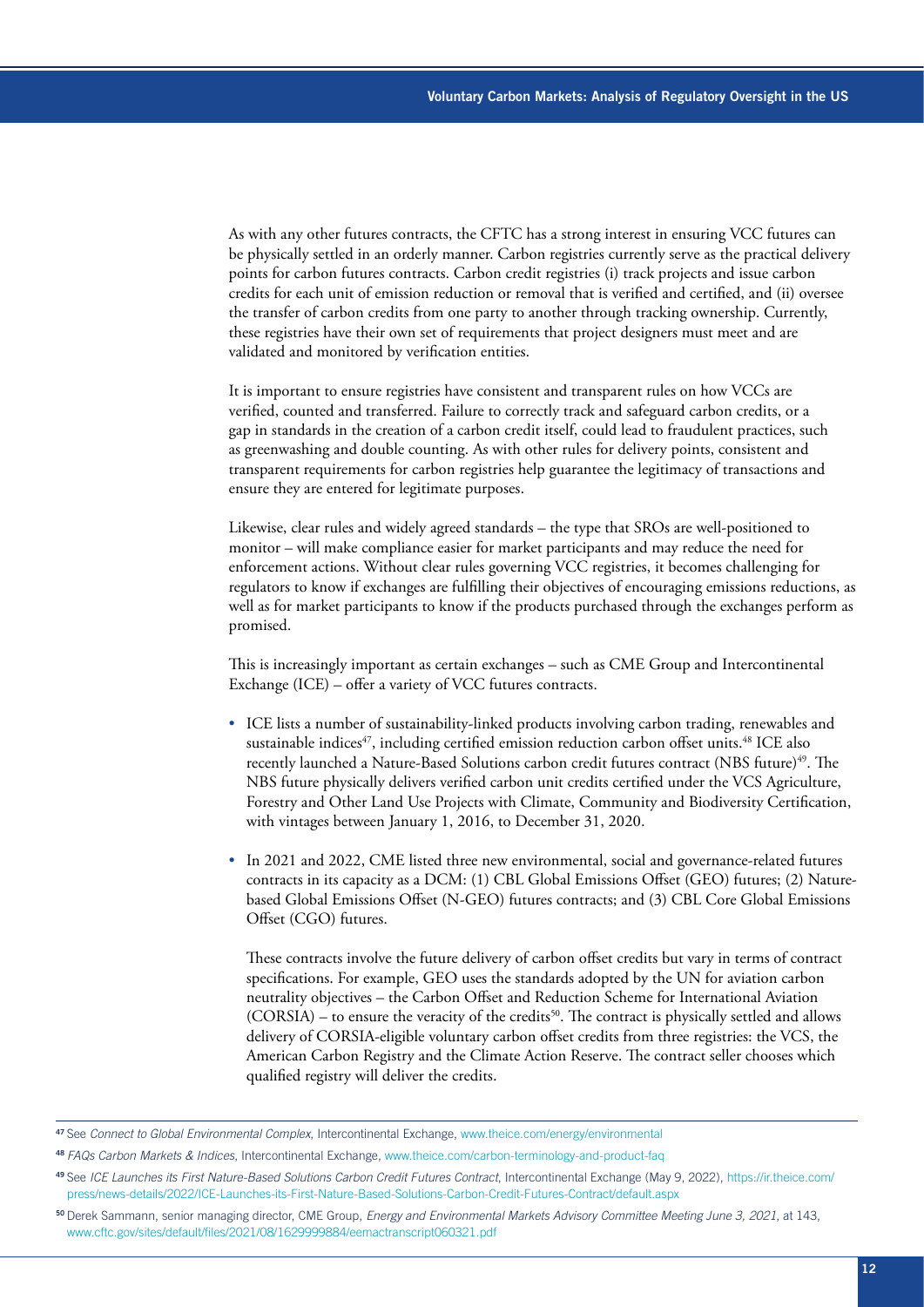VCC futures contracts "[are subject to] the same regulatory oversight, [and contain] options for trade execution, counterparty risk protections, and delivery mechanisms as any other physically delivered exchange cleared contract"<sup>51</sup>. To enhance the integrity of voluntary carbon derivatives markets, it would be helpful if the relevant rule books contain more detail on how and to what standards exchanges and affiliated clearing houses vet the standard setters or registries<sup>52</sup>.

This information would benefit clearing members, their customers and also, indirectly, the holders and recipients of VCCs in the context of primary and bilateral contracts. Where requirements and standards for registries are included in an SRO's rule book, this would also assist the CFTC with fulfilling its oversight responsibilities, as the SRO would require and monitor compliance. For example, it would benefit both market participants and the CFTC to ensure a particular registry:

- Has adequate financial standing;
- Can ensure delivery of VCCs and has sufficient transparency into its delivery procedures;
- Has procedures in place for the expeditious receipt of VCCs;
- Maintains sufficient records about all VCCs received and delivered;
- Establishes a notification process for failure to deliver VCCs;
- Contains disclosures on the attributes and quality of VCCs; and
- Institutes a governance structure to avoid unethical or inequitable practices.

This would be consistent with current SRO standards applied to delivery points for other futures contracts<sup>53</sup>.

<sup>51</sup> Sammann, supra note 50, at 143, [www.cftc.gov/sites/default/files/2021/08/1629999884/eemactranscript060321.pdf](http://www.cftc.gov/sites/default/files/2021/08/1629999884/eemactranscript060321.pdf)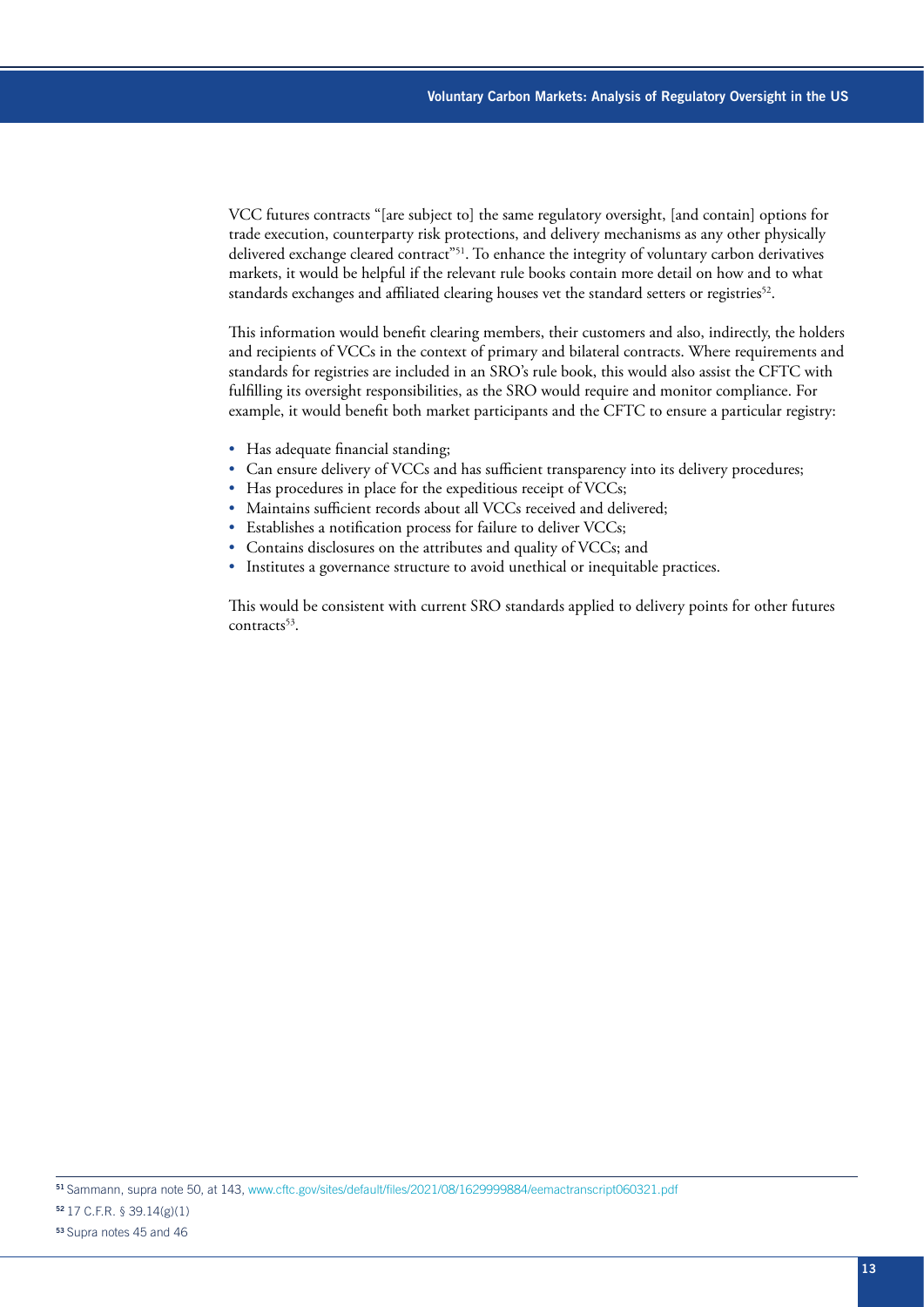## **CONCLUSION**

As VCC derivatives are considered commodity derivatives, the CFTC and SROs could apply the same oversight tools they use in commodity markets to ensure the integrity of VCCs. This includes conducting additional due diligence on carbon registries given they are used as delivery points for VCC futures contracts.

The increased role of established exchanges (and, by extension, the CFTC) in ensuring the integrity of registries will likely increase confidence in VCC markets. SROs can leverage existing liquidity (eg, from participants already trading on the exchange in similar asset classes) and regulatory processes established for other commodity derivatives markets to enhance the transparency of carbon registries. This would translate into better and more reliable pricing for spot and OTC derivatives markets.

In order to establish robust VCC futures markets in the US, the government and private sector must "work together to produce regulatory solutions that balance effective oversight with the flexibility needed to adapt to changing circumstances"<sup>54</sup>. Only that will allow the voluntary carbon markets to flourish and fulfill their potential for facilitating the transition to a more sustainable economy.